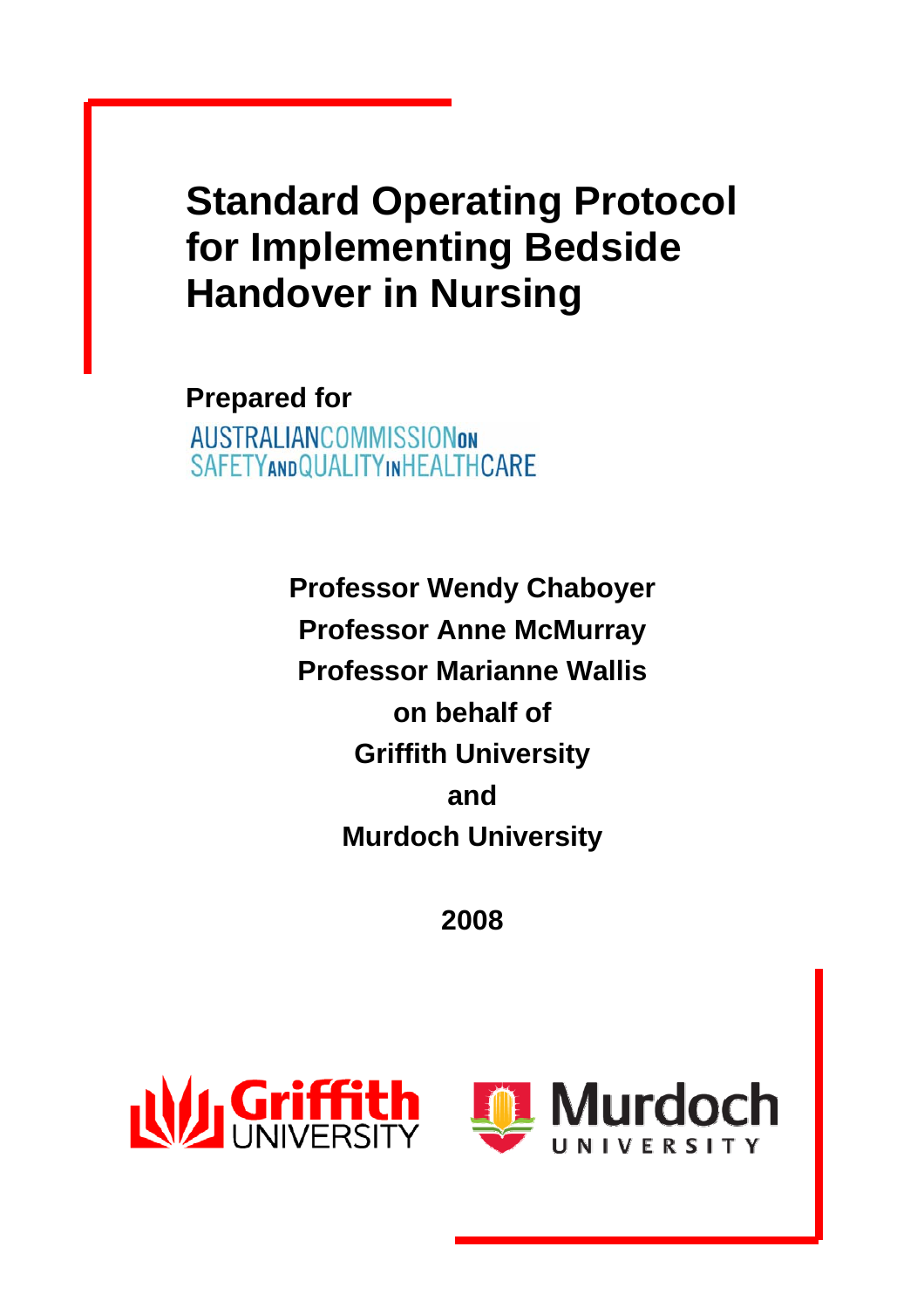Published by the Research Centre for Clinical and Community Practice Innovation (RCCCPI) Griffith University Gold Coast campus, Qld, 4222

2008 Griffith University

Suggested Citation: Chaboyer, W., McMurray, A., Wallis, M. & Chang, H.Y. (2008) Standard Operating Protocol for Implementing Bedside Handover in Nursing, Griffith University, Australia

#### **About the Authors**

Professor Wendy Chaboyer RN BSc(Nu) MN PhD Director, Research Centre for Clinical and Community Practice Innovation, Griffith University Queensland

Professor Anne McMurray AM RN PhD FRCNA Peel Health Campus Chair in Nursing, Murdoch University, Western Australia

Professor Marianne Wallis RN BSc(Hons) PhD FRCNA Chair, Clinical Nursing Research Griffith University and Gold Coast Health Service District, Queensland

Dr Hsiao-yun Annie Chang RN BN MN PhD Research Fellow, Research Centre for Clinical and Community Practice Innovation, Griffith University Queensland

The primary contact person for this project is:

Professor Wendy Chaboyer Research Centre for Clinical and Community Practice Innovation Griffith University Gold Coast campus, QLD 4222 Tel: 61 (0) 7 5552 8518 Email: W.Chaboyer@griffith.edu.au

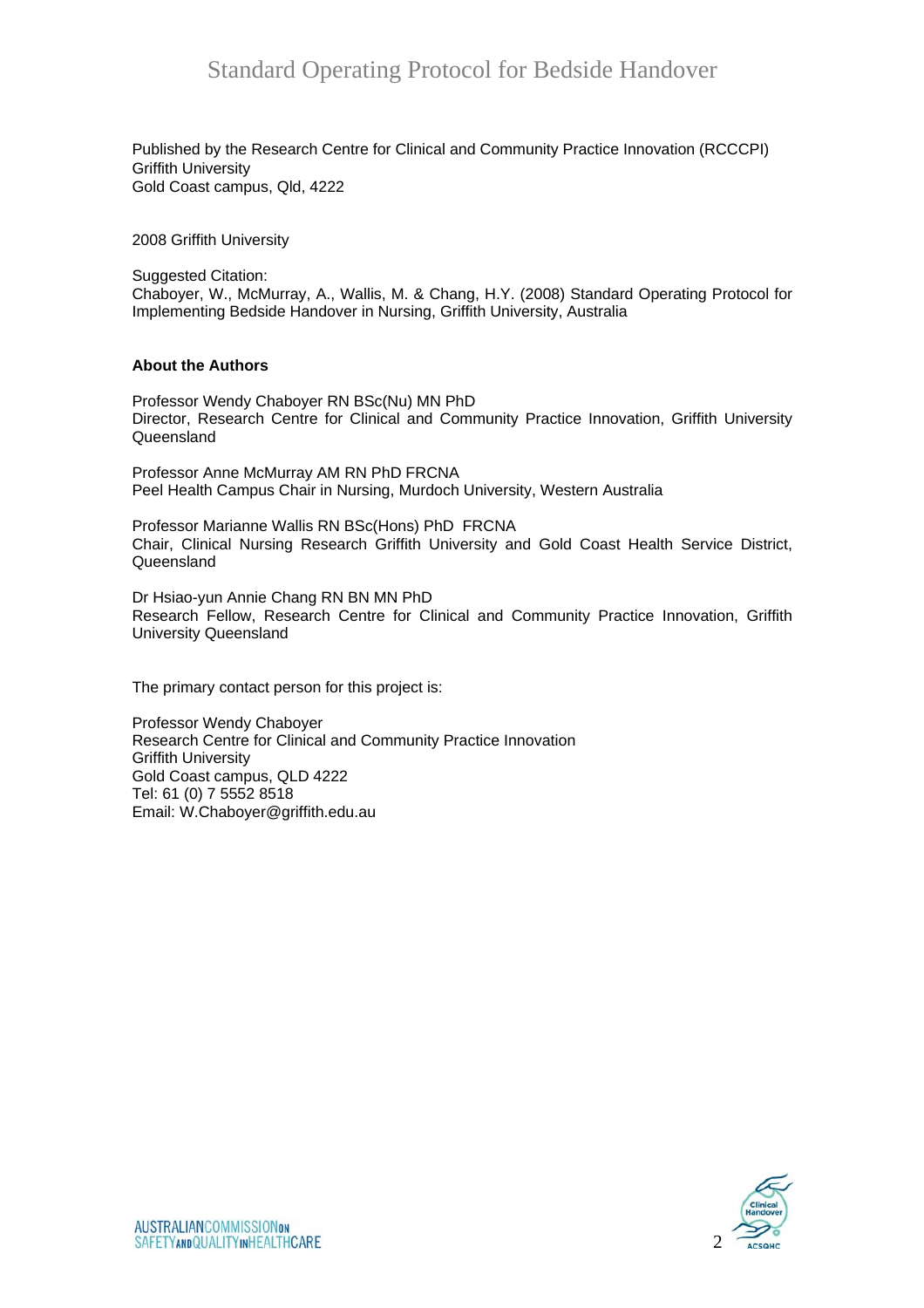| <b>Table of Contents</b>                                       | Page            |
|----------------------------------------------------------------|-----------------|
| <b>Clinical Handover in Nursing</b>                            | 4               |
| Overview of Bedside Handover                                   | 6               |
| Detailed Description of Bedside Handover                       | $\overline{7}$  |
| 1. Preparation                                                 | $\overline{7}$  |
| 2. Introduction                                                | 10              |
| 3. Information exchange                                        | 11              |
| 4. Patient involvement                                         | 12 <sub>2</sub> |
| 5. Safety scan                                                 | 14              |
| Variation in Handover Information                              | 16              |
| Summary                                                        | 17              |
| References                                                     | 18              |
| Appendix A: Summary of the Bedside<br><b>Handover Research</b> | 19              |

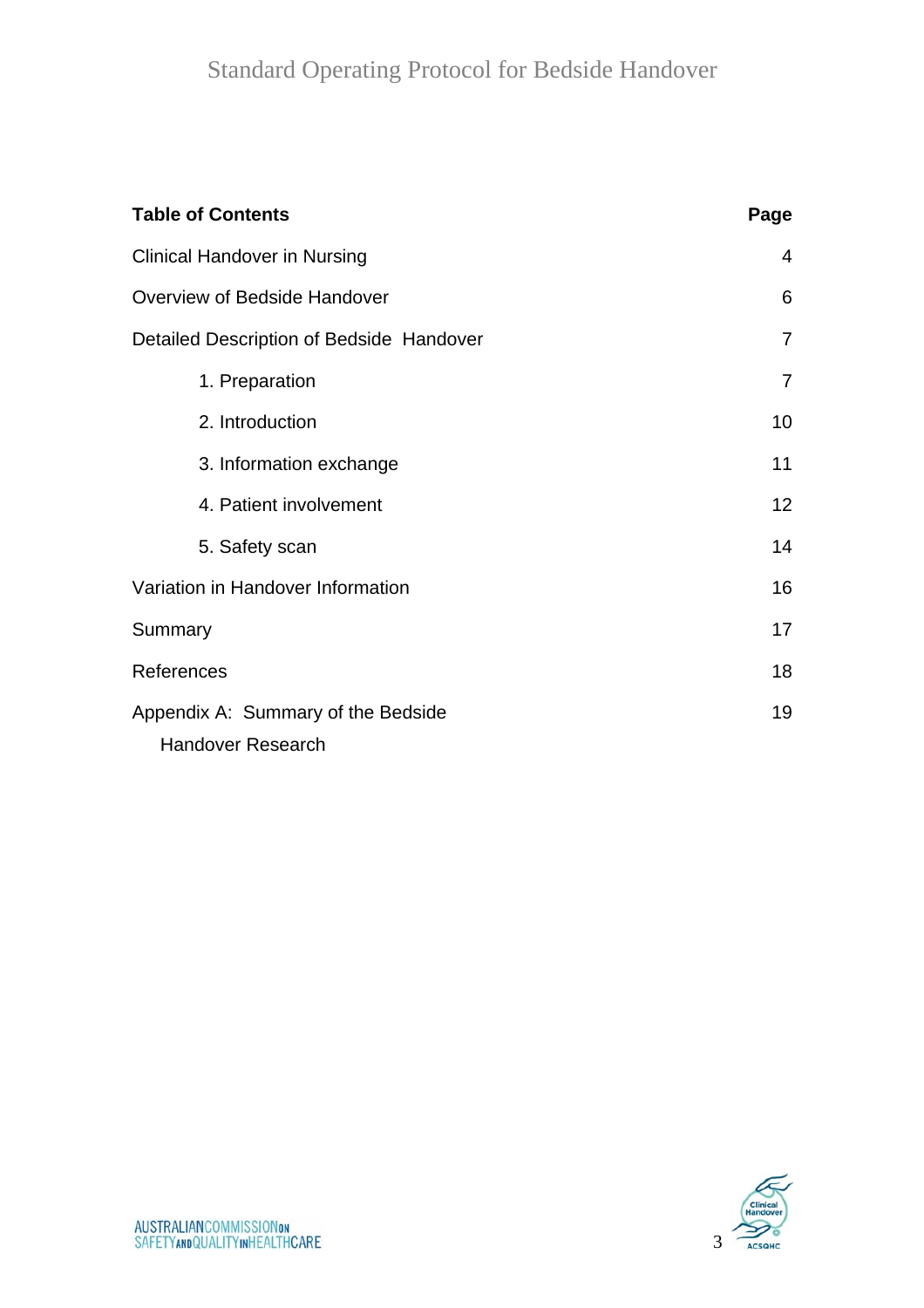### Clinical Handover in Nursing

Clinical handover is defined as the transfer of responsibility and accountability for patient care from one provider or team of providers to another (Australian Medical Association, 2006). It is a key initiative to improve patient safety (Australian Commission for Safety and Quality in Health Care ACSQHC, 2007; World Health Organization, 2007). A variety of handover techniques have been used by nurses, such as taped and verbal reports given in staff rooms. Recently, bedside nursing handover has emerged to improve the accuracy of handover communication (Lally, 1999; Philpin, 2006). It promotes a patient centered approach to care (Rutherford, Lee & Greiner, 2004), and with patient contribution, it can improve patient safety and increase both patient and nurse satisfaction. This document describes a Standard Operating Protocol (SOP) for bedside handover in nursing. Importantly, while patient information is handed over at the bedside, unit information such as sick leave and in-services, is handed over away from the bedside, generally before or after the bedside component of the handover.

This SOP for bedside nursing handover is based on our research conducted in six wards of two hospitals in Queensland and Western Australia in 2007-2008. We observed over 500 bedside handovers and interviewed over 30 nurses. Our research shows that when a change management process is used, bedside handover can be successfully implemented in a variety of clinical situations. What appears to be key is nurses' recognition that bedside handover facilitates more accurate information exchange, and provides nurses with the opportunity to work in partnerships with their patients. Also important is the recognition that bedside handover does not extend the time taken for handover, with about 1.5 minutes on average spent at each bedside. In fact, it actually saves oncoming nurses time because the handover is comprehensive, and prompted by visualising the patient, it assists in identifying care priorities. Oncoming nurses do not passively receive information; they are active participants, questioning outgoing staff and patients and leading the safety scan and medication review, thus promoting patient safety. Finally, the legitimate concerns related to patient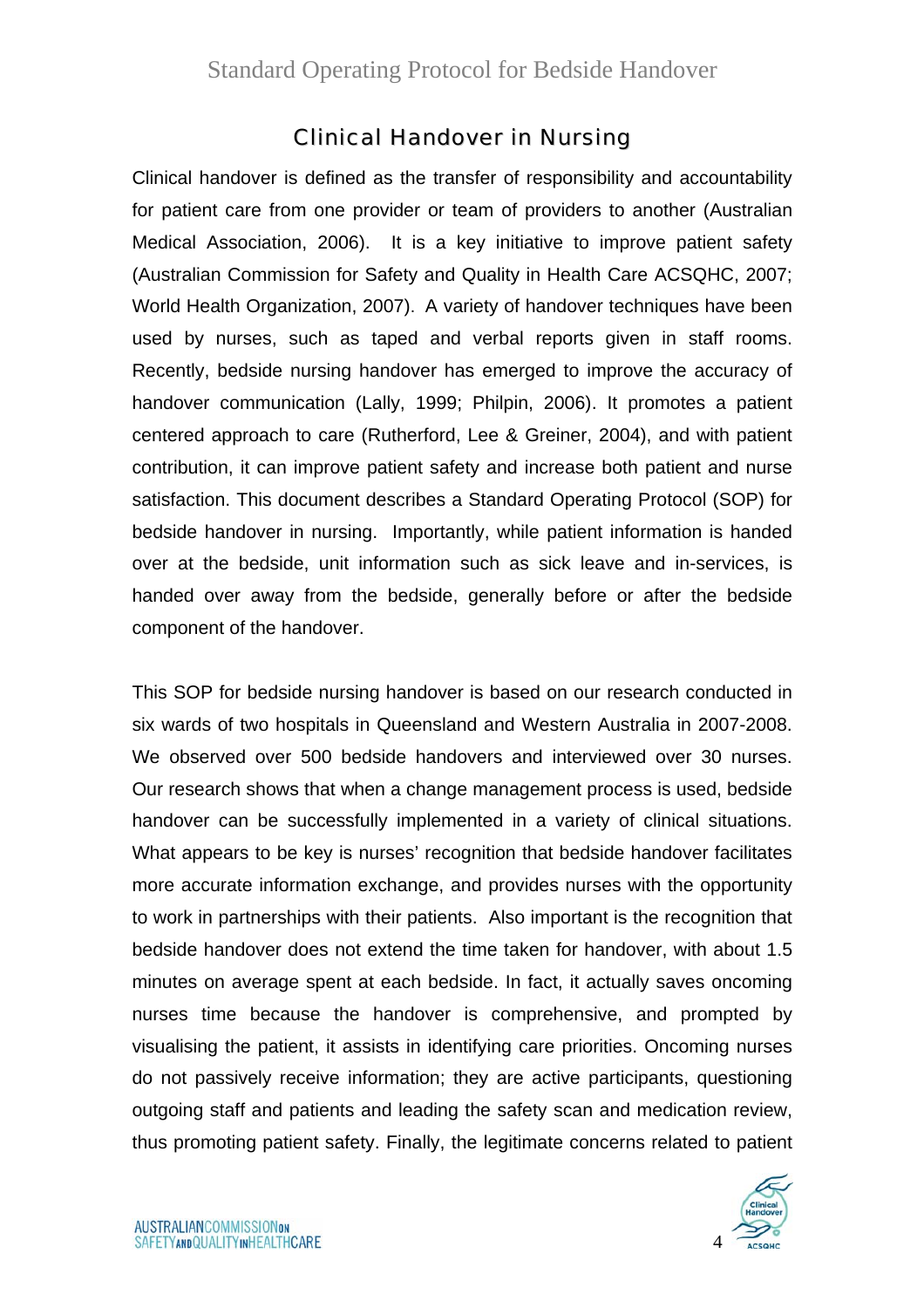privacy and confidentiality can be easily managed. In fact, our medical colleagues have long shown that while concerns surrounding sharing patient information in multi-bed rooms should not be ignored, numerous strategies can be used to ensure sensitive patient information remains confidential. Our research has shown that sensible and sensitive approaches to sharing confidential patient information are easily undertaken. A short summary of this research is provided in Appendix A.

This SOP for bedside nursing handover is intended to act as a resource for its implementation. First, an overview of bedside handover is provided. Second, a detailed description of the steps in the process is given. Finally, some examples of the variations to this process are briefly outlined. We have provided direct quotes from our research in "sidebars", to show what nurses who participate in bedside handover think about it. We use the 'stars icon' to highlight tips and use a tick to indicate particular issues that should be considered. Finally, boxes are used to display examples. These various symbols and their meanings are displayed below.



Prior to implementing bedside handover in nursing, it is important to consider why such a change will be beneficial, what barriers there may be to its adoption, and how a change management strategy should be developed. Further,

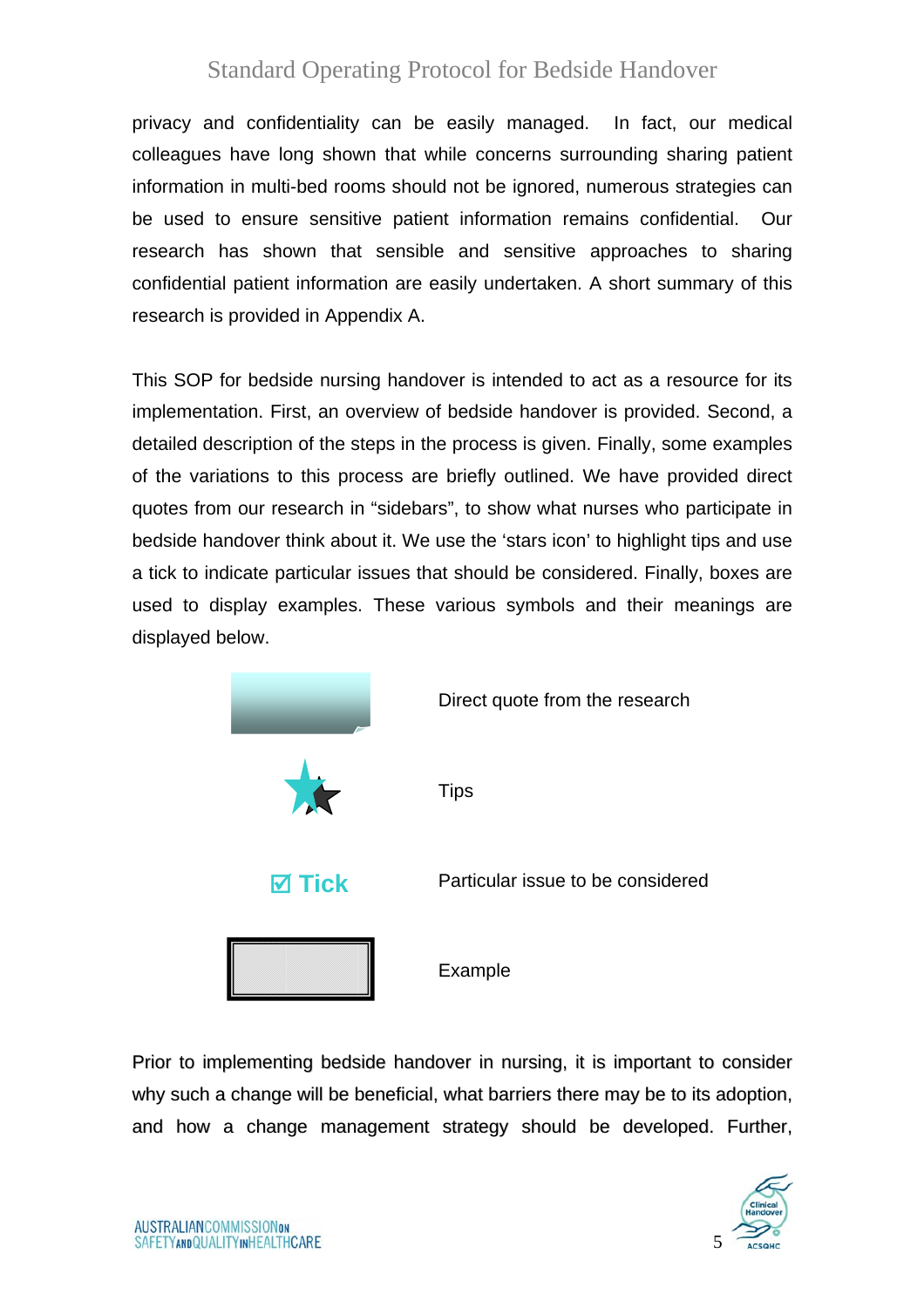bedside handover focuses on sharing patient information but unit information will be shared away from the bedside.

### Overview of Bedside Nursing Handover

Figure 1 provides a schematic overview of the bedside handover process. Each of the five steps is detailed in the following section.





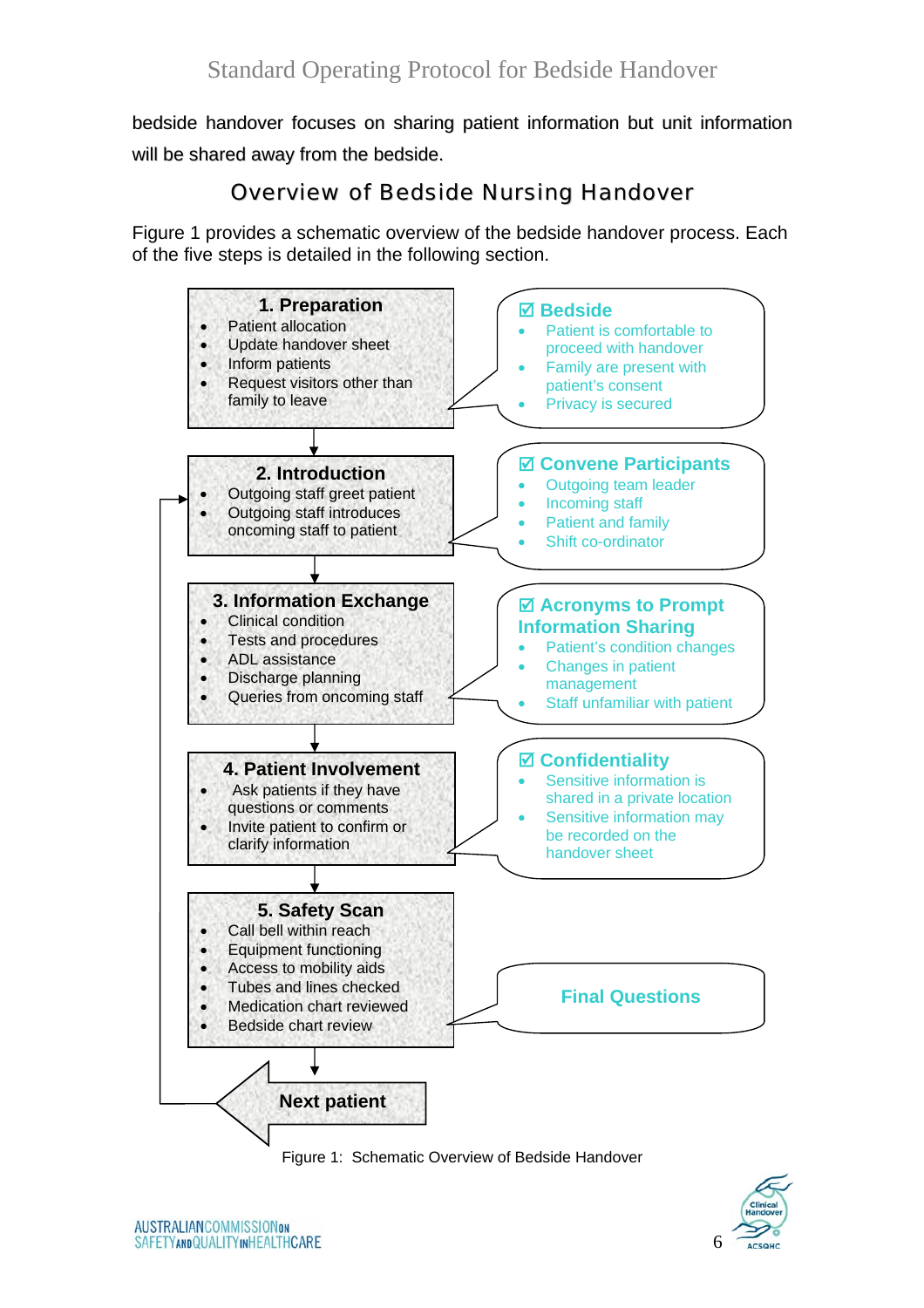### Detailed Description of Bedside Nursing Handover

Nursing handover is the primary method of sharing patient information between shifts and ensuring continuity of care from shift to shift. Nursing handover at the bedside should be an interactive process, providing opportunities for input and questions from oncoming and outgoing as well as for obtaining the patient's viewpoint. In particular, bedside handover ensures that patients remain at the centre of their care. In the research that underpins this SOP, team nursing was used with 2-3 teams of nursing staff per ward. Handover occurred between these smaller teams; not as a 'whole of ward' handover. Although the principal intention of handover relates to sharing patient information, other functions we found included opportunities for teaching, and building group cohesion. This section provides a detailed description of how to undertake bedside nursing handover, following the schematic overview of bedside handover (Figure 1). The headings in this section follow the five steps in this overview including:

- 1) Preparation;
- 2) Introduction;
- 3) Information exchange;
- 4) Patient involvement; and
- 5) Safety scan.

*"Bedside handover, I am 110% for it, it's the best thing ever"*

# 1. Preparation

There are four aspects to the preparation for bedside handover:

- 1) Staff and patient allocation;
- 2) Updating the handover sheet;
- 3) Informing patients; and
- 4) Family and Other Visitors.

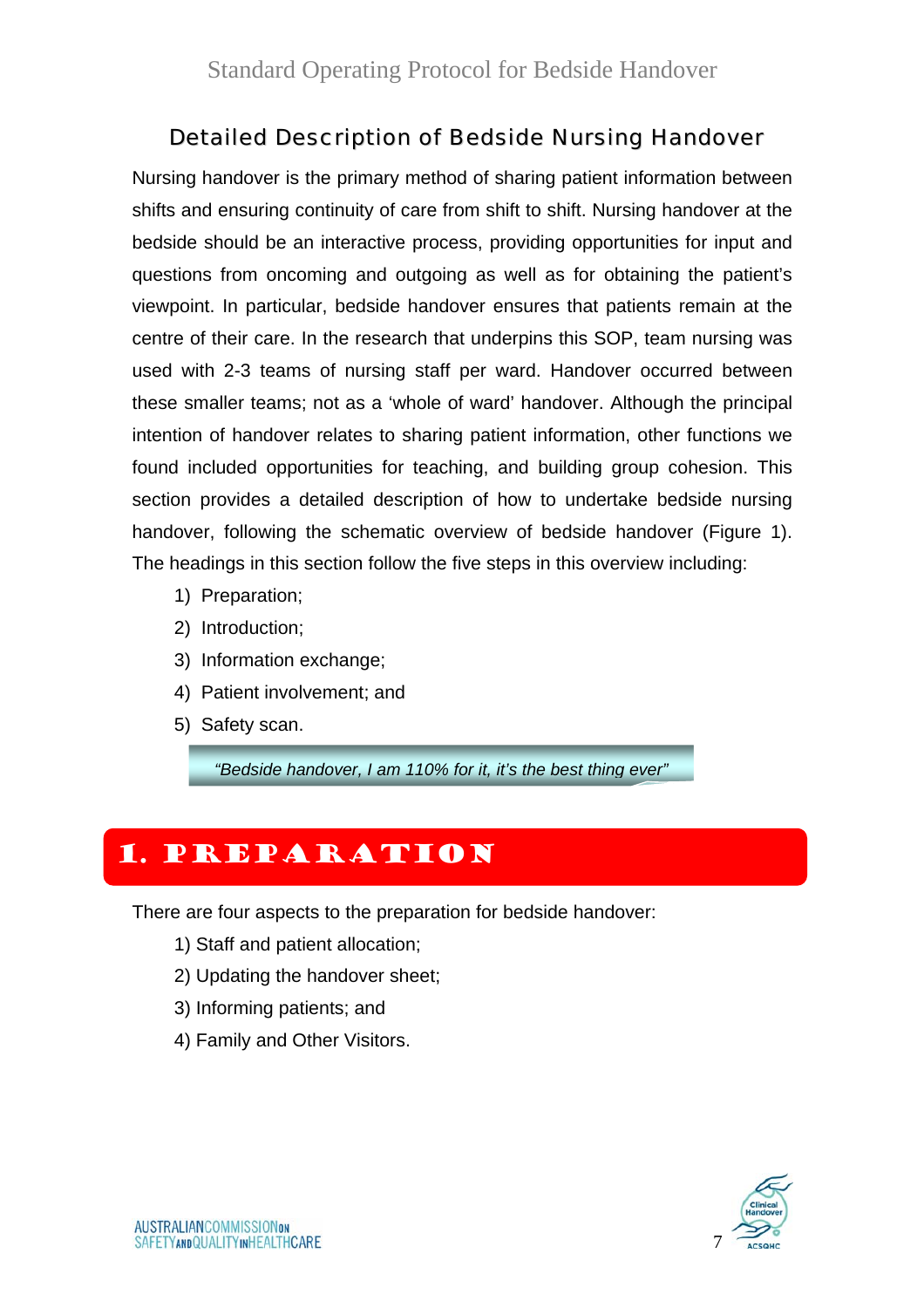#### **1.1 Staff and Patient Allocation**

Bedside handover has been used successfully where team nursing is practised. A team nursing approach provides care for a specified group of patients by a designated team of nursing staff such as registered and enrolled nurses, and assistants all working together. There are no special considerations for staff and patient allocation when bedside handover is used. That is, the ward's standard practice should be followed.

*"Handover at the bedside is good because the patients then see that you do know about them which gives them more confidence in your ability to look after them and also they can be involved."* 

#### **1.2 Updating the Handover Sheet**

A computer generated electronic handover sheet that contains information about **all** patients on the ward is a **key tool** that is required when bedside handover is implemented. The handover sheet allows nurses to gain an understanding of the patients on the ward that they do not receive bedside handover on. It is therefore crucial that this handover sheet is updated every shift. The information that is contained on this sheet may include: age, gender, admitting diagnosis, medical history, social history, changes in condition, pending tests and results, discharge planning, and sensitive information such as HIV status. Box 1 contains one example of a handover sheet. The handover sheet can be tailored to the needs of the particular ward.

| <b>Bed</b> | Pt                | Dr    | Age | Dx                        | <b>Admission</b><br>Date | <b>Notes</b>                                                                                                                                                                    |
|------------|-------------------|-------|-----|---------------------------|--------------------------|---------------------------------------------------------------------------------------------------------------------------------------------------------------------------------|
| 01         | Annie<br>Griffith | Smith | 65Y | Cellulitis<br>L Leg       | 16/06/200<br>8           | Hx: IHD, PVD, HTN, Lives alone. Multiple<br>admissions for leg ulcers. Self- discharges<br>on occasion; awaiting social work<br>assessment; needs 1 assist to help<br>mobilise. |
| 04         | Laoi<br>Chapell   | Jones | 60Y | Uncontr<br>olled A<br>Fib | 10/06/200<br>8           | Hx: COPD, CCF. lives alone, transferred<br>from ICU 11/06 after cardioversion; VS<br>stable; expected D/C 14/06                                                                 |

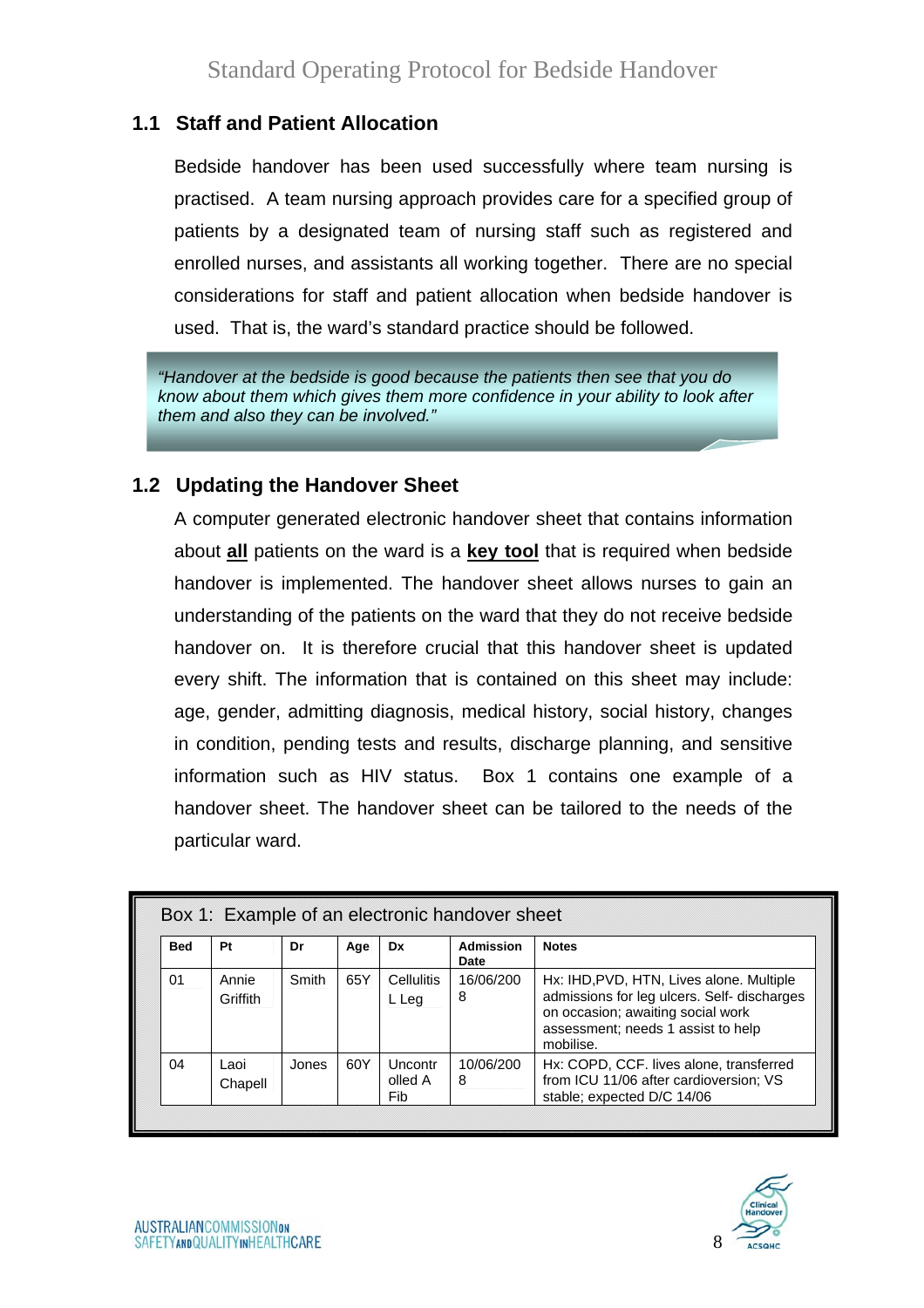

When team nursing is practiced, the team leader, not the shift co-ordinator should have ultimate responsibility to ensure the handover sheet is up to date and accurate.

*"Giving 100% attention to H/O shows the patient that I care for them and that they're important."* 

It is helpful to have components of the health record, such as the observation record, care plan, medication record, fluid balance sheet and risk assessment forms such as falls or pressure ulcers at the patient's bedside. This bedside chart may be placed on a clip board hanging from the foot of the patient's bed and should be checked for completeness prior to handover.

#### **1.3 Informing Patients**

Toward handover time, team members should inform patients that the handover will begin shortly. This signals to patients that the staff caring for them will soon change and allows patients to prepare for the handover, including what contribution they may want to make.

*"Patients are often a really valuable source of information"*

#### **1.4 Family and Other Visitors**

With the patient's permission, family members are allowed to stay at the patient's bedside during the handover. Other visitors should be asked to leave the room during the handover.

#### ; **Bedside**

- *Patients are comfortable prior to beginning the handover.*
- *Families are present with the consent of the patient.*
- *Visitors are asked to leave the bedside.*

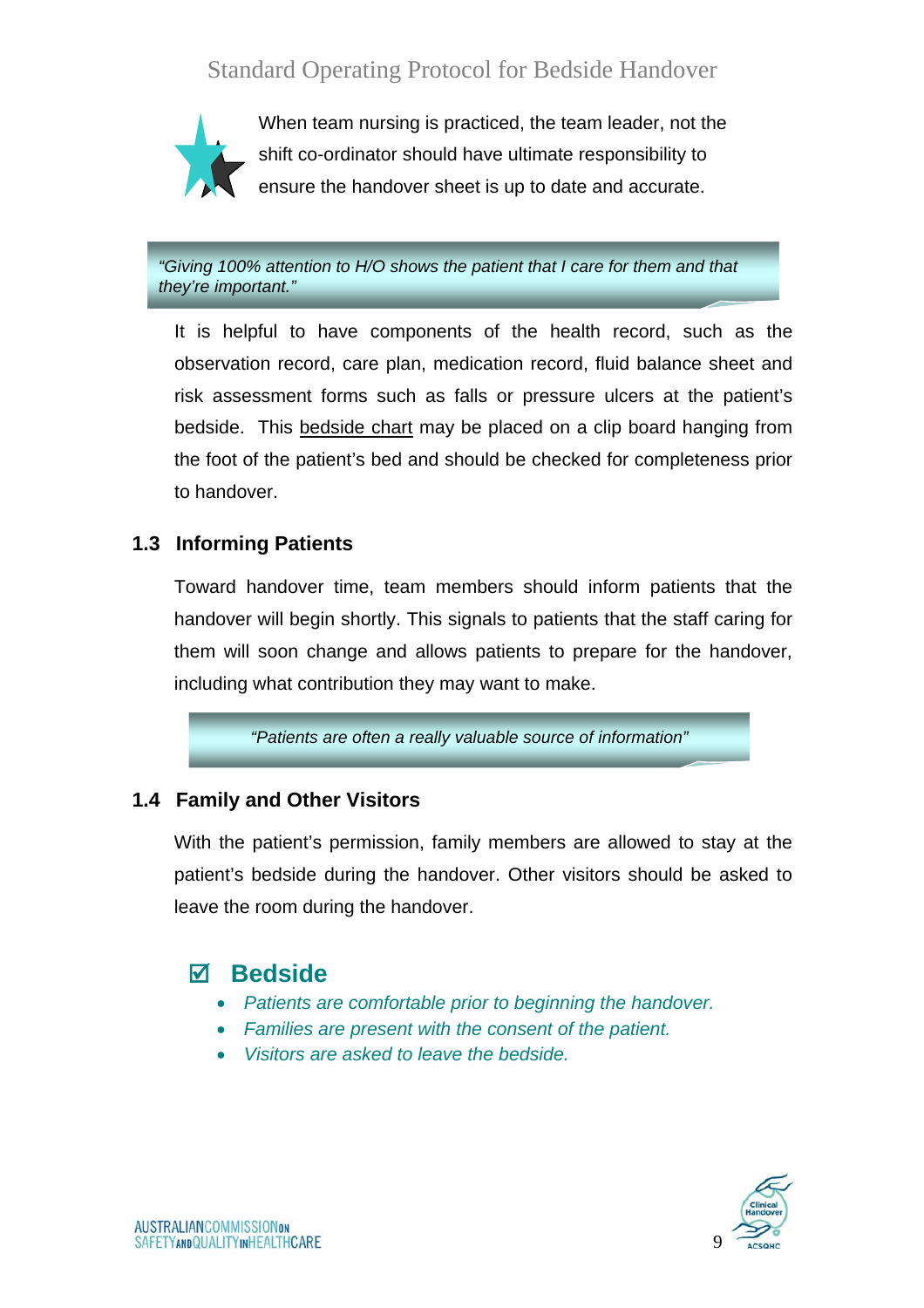## 2. Introduction

The team leader of the outgoing team should lead the handover, with the remaining outgoing team members available to answer call bells and provide other care. Because the outgoing team leader has already built a rapport with the patient, they should introduce the oncoming team members to the patient and family. The outgoing team leader should ensure a personable approach is maintained. The shift co-ordinator's attendance at bedside handovers varies according to whether they have a patient load. If they are allocated a patient load, they attend their team's handover. Then, either before or after this, they receive handover from either the shift coordinator of the outgoing staff or the other team leaders of the oncoming teams. At times a shift coordinator to shift coordinator handover will occur away from patients' bedsides, and will include managerial and other unit related information.

### ; **Convene Participants for Handover**

- *The team leader of the outgoing team leads the handover, with other outgoing team members available to provide care.*
- *All of the oncoming team members attend the handover.*
- *The shift co-ordinator's attendance at bedside handovers varies according to whether they have a patient load.*
- *Staff commencing outside of the bedside handover periods use the handover sheet as a guide and provide care under the direction of the team leader.*



Patients may be given the option for the handover to occur away from the bedside, especially if they are located in a room with several beds per room.

*"If they're [patients] uncomfortable, obviously you don't have to do theirs [the handover] at the bedside, you can do theirs outside the room or in the nurses station."*

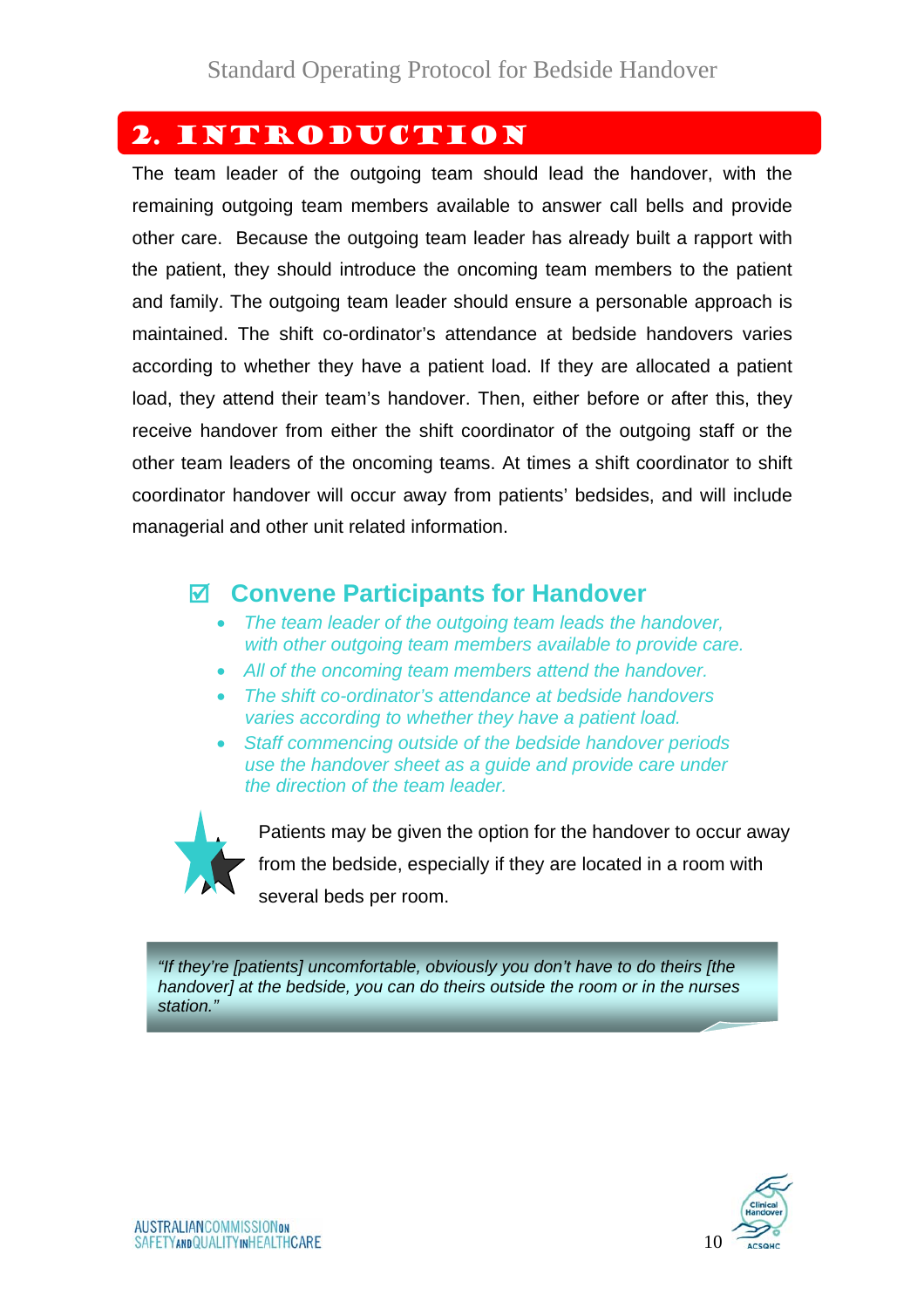### 3. Information Exchange

Accurate and detailed handovers are crucial to ensure oncoming staff can provide safe care. In general, the information handed over at the bedside does not differ to what would be exchanged when other forms of handover are used, however staff should be cognisant of the language they use, limiting medical jargon when possible. A real safety benefit of bedside handover is the fact that visualising the patient may prompt nurses to recall important information that should be handed over and it may also trigger oncoming staff to ask additional questions. Further, patients have the opportunity to clarify content. Outgoing staff should strive to communicate information accurately, succinctly and professionally. Box 2 contains the information that is generally shared during the handover.

| Box 2: Example of information shared during bedside handover |                                              |
|--------------------------------------------------------------|----------------------------------------------|
| 1. Date and reason for<br>admission                          | 5. Nursing care plan and<br>patient response |
| 2. Relevant medical history<br>including new referrals       | 6. Safety concerns                           |
| 3. Investigations                                            | 7. Discharge planning                        |
| 4. Treatments and patient<br>response                        | 8. Recommendations for<br>future care        |

*"You can get a lot more observation and draw a lot more information when you actually look and see for yourself."*

# ; **Acronyms to Prompt Information Sharing**

*A number of acronyms have been developed to provide structure to the handover and help remind nurses about the information they should share during handover. Using these acronyms may be particularly important when:* 

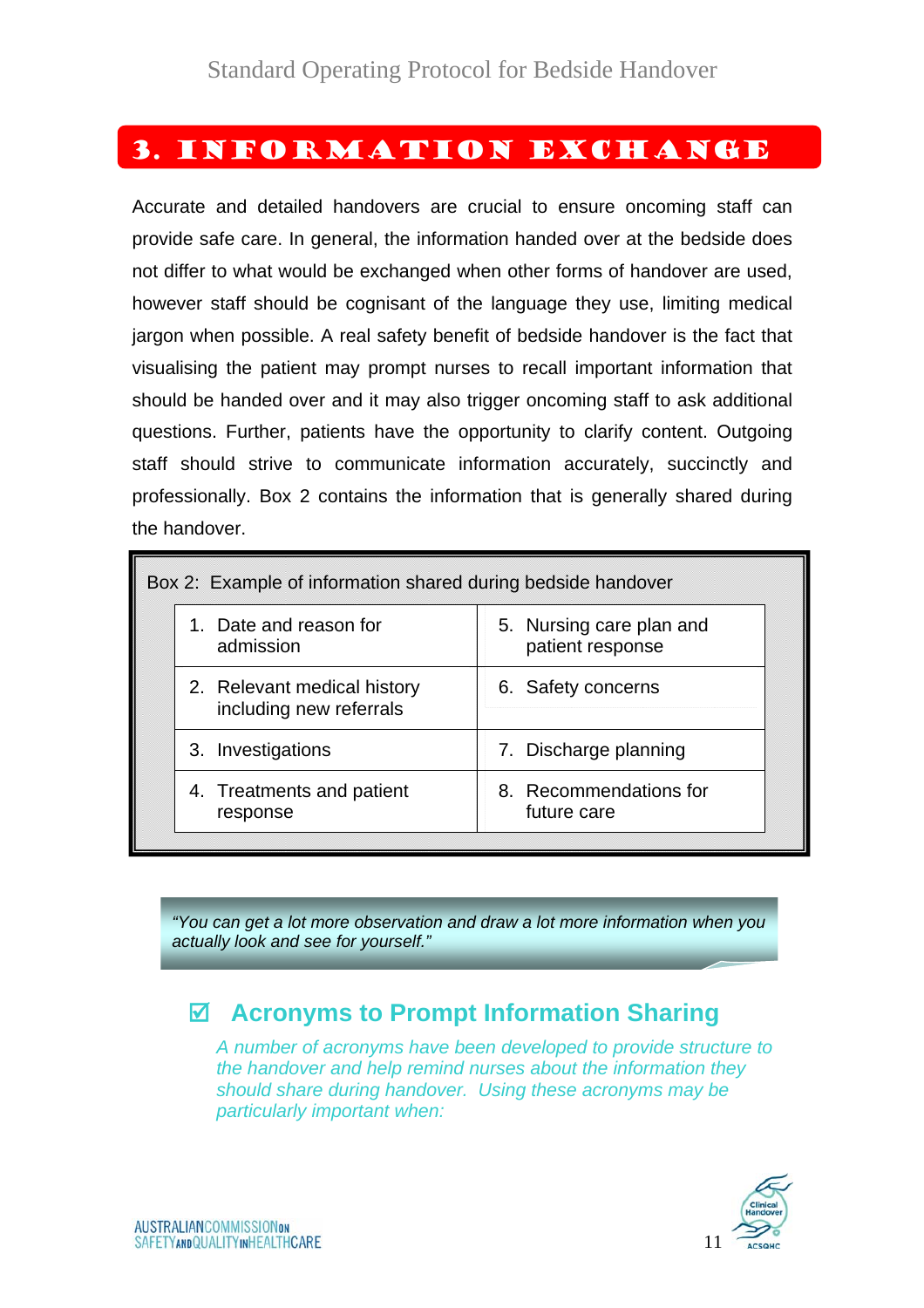- *The patient's condition changes*
- *Changes in the proposed nursing or medical management of the patient*
- *Staff are unfamiliar with the patient*

*Two acronyms are displayed in Box 3.* 

| Box 3: Example of two acronyms to prompt information sharing during<br>bedside handover                                                                                                                                                         |                                                                                                                                                             |
|-------------------------------------------------------------------------------------------------------------------------------------------------------------------------------------------------------------------------------------------------|-------------------------------------------------------------------------------------------------------------------------------------------------------------|
| <b>SBAR</b>                                                                                                                                                                                                                                     | <b>ISOBAR</b>                                                                                                                                               |
| S: Situation – chief complaint, current<br>status<br>B: Background - previous history<br>A: Assessment-result of<br>assessment, vital signs and<br>symptoms<br>R: Recommendation - suggested and<br>anticipated changes, critical<br>monitoring | I: Identify the patient and staff<br>S: Situation and status<br>O: Observations, MET calls etc.<br>B: Background<br>A: Accountability<br>R: Risk management |

Gossip and derogatory comments have no place during bedside handover. Language should be maintained at a professional and

reasonable level.

*"I think the information that we're handing over is often a lot more professional, and you're getting a more comprehensive picture of what's happening."*

# 4. Patient Involvement

In a patient-centred approach to care, it is important to involve the patient in handover. Patients should be provided with opportunities to seek clarification, ask questions and confirm information. Specifically, the outgoing nurse who is giving the handover should invite patients to comment or ask questions during the handover. Family members should be invited to participate in the handover with the patient's consent. Patient groups that may not participate in handover include those who are:

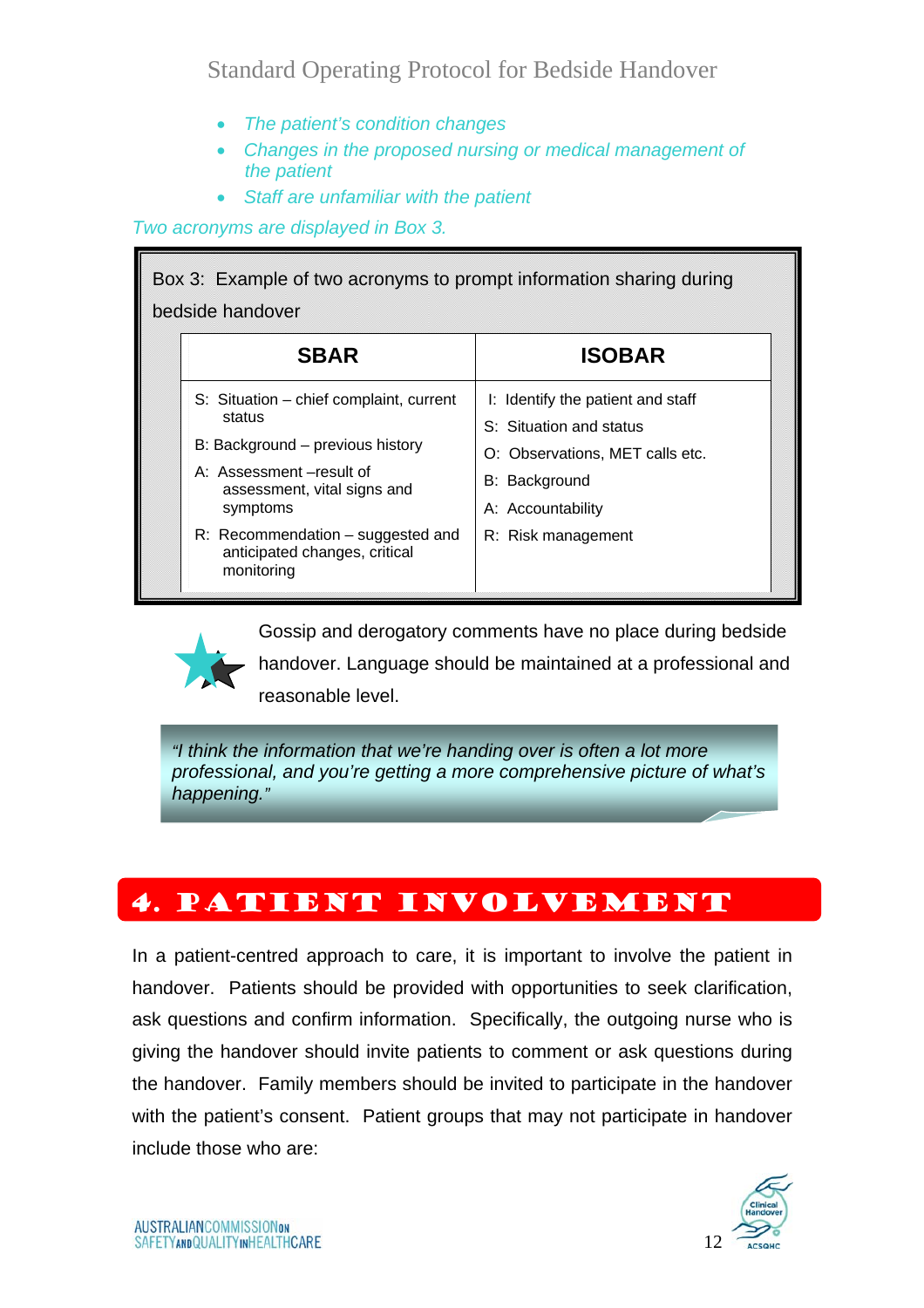- Asleep;
- Confused;
- Comatose;
- In isolation;
- Have difficulty communicating in English
- Other conditions that precludes participation;

*"If you speak to them [patients] during the process they feel like they're involved…they know straight away who's looking after them, they can put a name to the faces."*

# ; **Confidentiality**

*Patient confidentiality can be an issue if not adequately addressed, but it has also been overcome by our medical colleagues. A number of strategies can be used to ensure that patient confidentiality is maintained.* 

*For example:* 

- *Sensitive information can be shared away from the bedside*
- *Staff should lower their voices when sharing sensitive information*
- *Sensitive information may be recorded on the handover sheet*



Sensitive information may include:

- Blood tests of a diagnostic nature (eg. HIV positive);
- Communicable disease information (eg. Hepatitis);
- Psychiatric issues (eg. suicidal, ethanol abuse)
- "Not for resuscitation" orders,
- Some family issues (eg. conflicts, domestic violence);
- Anything else patients identify they wish to be held in confidence.

*"Bedside handover lets patients know that they're actually valued and it also gives the family an opportunity to participate as well."*

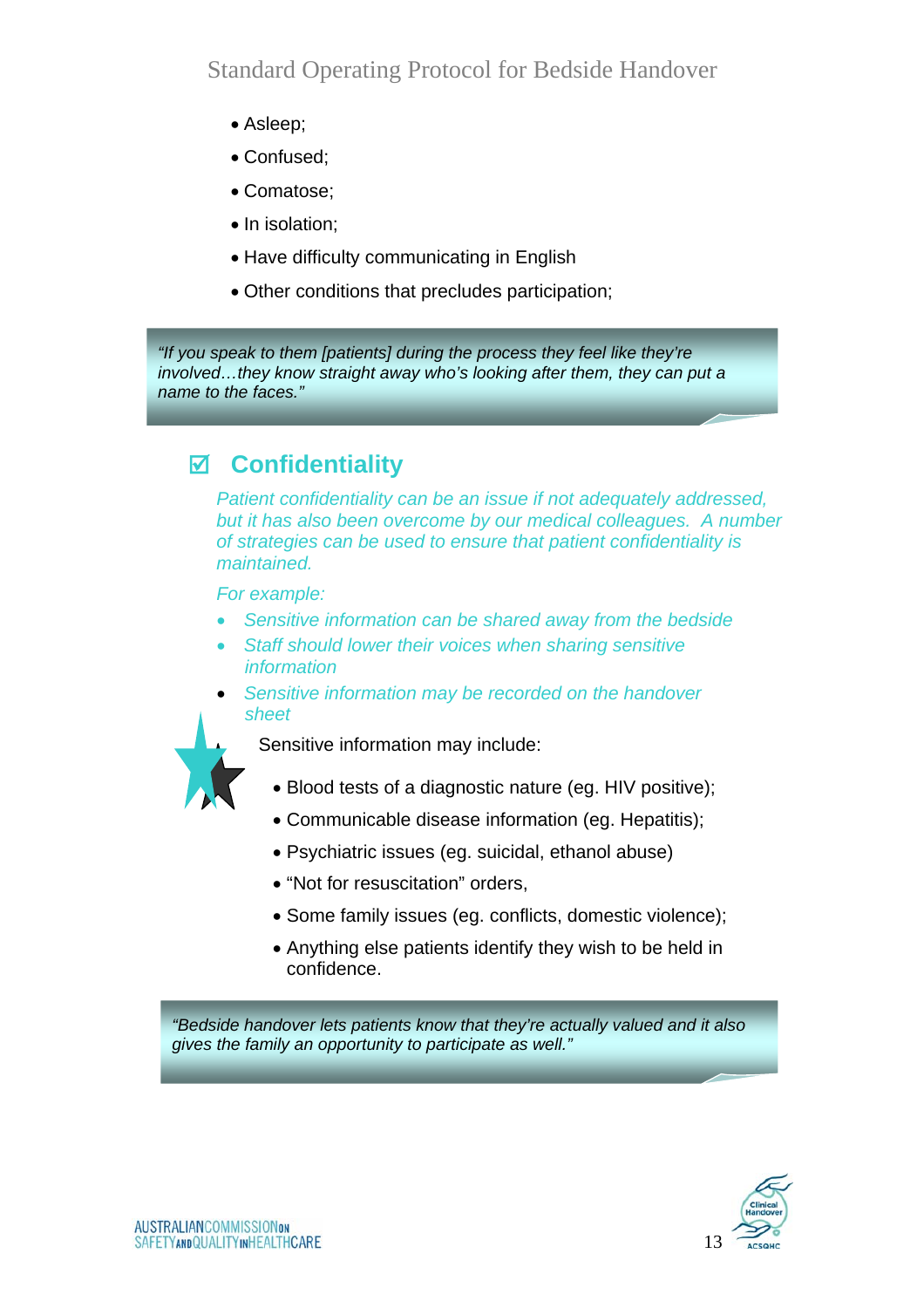# 5. Safety Scan

During the handover, undertaking a safety scan promotes patient safety and appears to be one significant benefit of bedside handover. This scan includes the environment, the patient and the bedside chart.

#### **5.1 Environmental Safety Scan**

During the bedside handover, oncoming staff should undertake a safety check of the patient's environment and equipment.

Key items to consider are:

- The patient's call bell is in reach:
- Suction, oxygen or other equipment are in working order and easily accessible;
- Dressings, drains, intravenous fluids and infusion pumps are secure and correct;
- The general tidiness of the area is conducive to safe mobility and ease of access and
- Any other checks that may be specific for that patient (eg. use of bed rails, height of the bed etc)

#### **5.2 Patient Review**

A physical review of the patient may include observing catheters, drains and dressings. This review will allow outgoing staff to better explain problems or issues.

*"You generally find out a clearer picture once you actually go and talk to the patient yourself."*

#### **5.3 Bedside Chart Review**

Near the end of the bedside handover, the oncoming team leader should review the bedside chart to identify additional safety concerns such as medications not signed for and changes in vital signs. The following sheets should be checked: care plan, observations (including vital signs),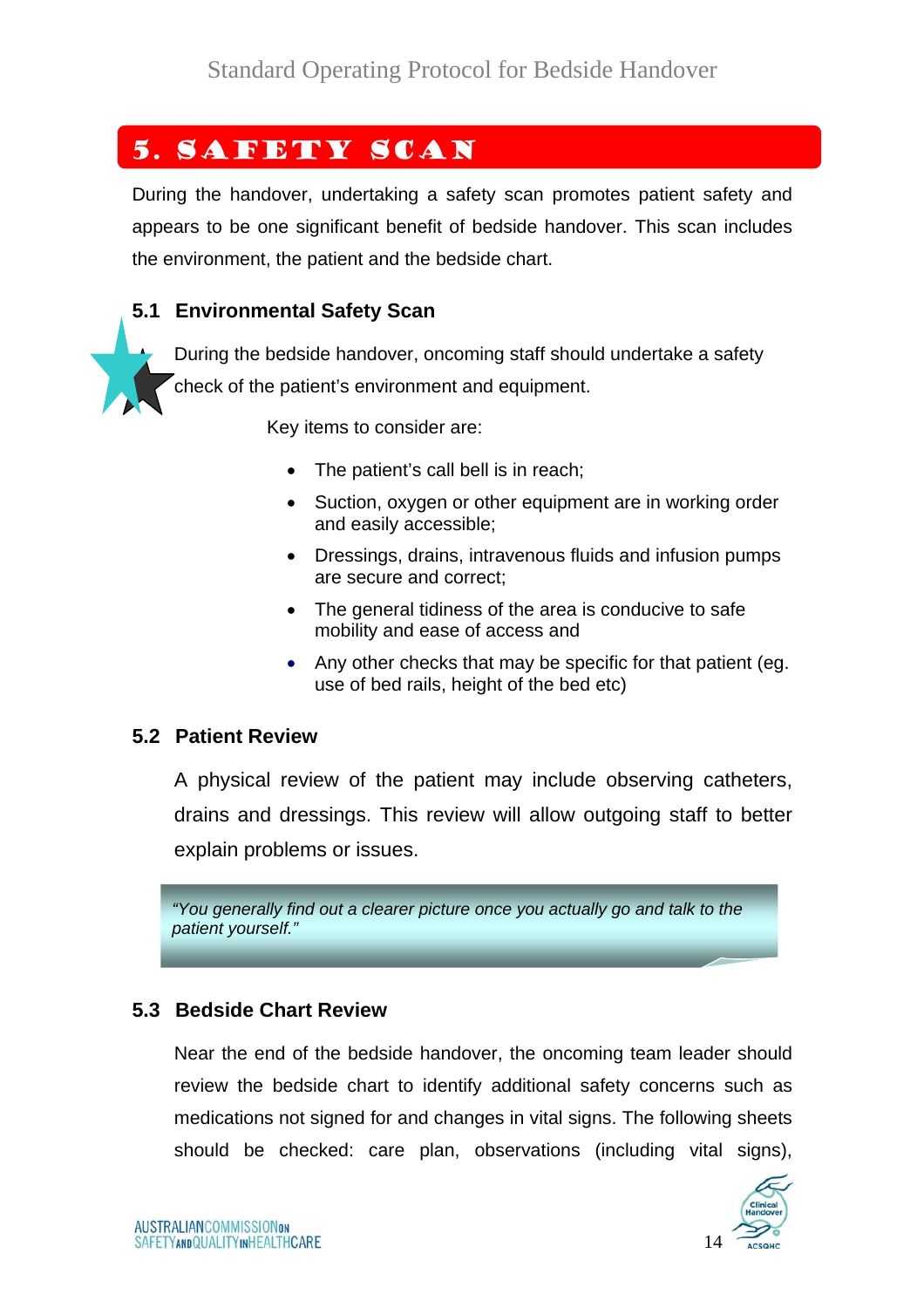medication sheet, fluid balance sheet, any risk assessments such as falls or pressure ulcers.



A bedside chart review provides a check of the care and medications that have been given, allowing outgoing and oncoming staff to discuss discrepancies or other issues.

*"Any mistakes are picked up straight away and they're not carried on for the next couple of shifts."*

# ; **Final Questions**

- *The oncoming staff should ask questions if further clarification is needed prior to leaving the patient's bedside.*
- *Upon the completion of handover, outgoing staff should ensure that all confidential information has been passed on to the next shift.*

*"If you engage the patients properly they give you good feedback from it, so therefore you feel better about everything."* 

A case example of bedside handover is provided in Box 4.

| <b>Preparation</b>   | RN Annie is a team leader. She reads the patient's medical record before handover<br>ensuring she is up to date with the medical decisions recorded in the doctors' notes.<br>She checks the bedside chart to ensure everything in the handover is accurate.<br>Towards handover time, RN Annie gets the team members together to update the<br>handover sheet. Annie tells the patient that handover will occur shortly, ascertains<br>whether the patient wishes family to be present during the handover and ask non-family<br>members to wait outside for a short while.<br>All oncoming staff members are given a handover sheet. |
|----------------------|----------------------------------------------------------------------------------------------------------------------------------------------------------------------------------------------------------------------------------------------------------------------------------------------------------------------------------------------------------------------------------------------------------------------------------------------------------------------------------------------------------------------------------------------------------------------------------------------------------------------------------------|
| <b>Introduction</b>  | "Mr. Smith, good afternoon, This is Sylvia, a RN, Cindy an EN and Susan, a nursing                                                                                                                                                                                                                                                                                                                                                                                                                                                                                                                                                     |
|                      | assistant. They will be taking care of you in the evening shift."                                                                                                                                                                                                                                                                                                                                                                                                                                                                                                                                                                      |
| <b>Information</b>   | RN Annie keeps her voice low but ensures that Mr. Smith and the oncoming staff can                                                                                                                                                                                                                                                                                                                                                                                                                                                                                                                                                     |
| exchange             | hear her.                                                                                                                                                                                                                                                                                                                                                                                                                                                                                                                                                                                                                              |
| S: Situation         | S: Mr. Smith came to the ED complaining of chest pain and shortness of breath. He<br>was placed on O <sub>2</sub> via nasal cannuala at 2l/min. He is on an antihypertensive, aspirin<br>and a beta blocker (medication record shown to Nurse Sylvia).                                                                                                                                                                                                                                                                                                                                                                                 |
| <b>B: Background</b> | B: Mr. Smith has a history of chest pain over the past two days, which radiated down                                                                                                                                                                                                                                                                                                                                                                                                                                                                                                                                                   |

#### Box 4: Example of a Medical Patient's Handover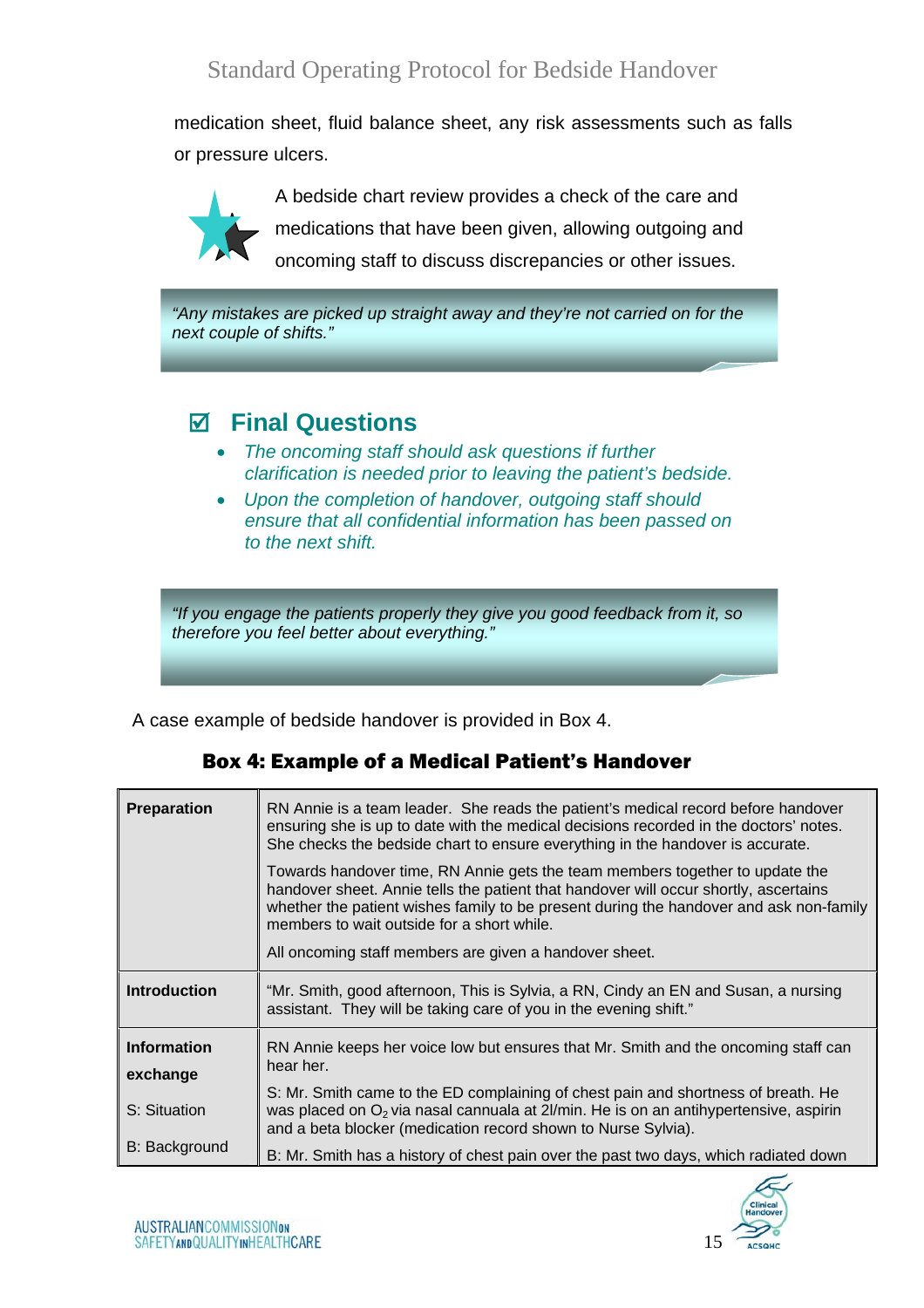| A: Assessment<br>R:           | his left arm. He has prn anginine at home. Over the past 6 months he has had several<br>bouts of chest pain, and has been followed by his GP. Today, prior to being admitted,<br>he developed chest pain but is currently pain free.                                                                                                                                                                                                                                                                                                                                                                |
|-------------------------------|-----------------------------------------------------------------------------------------------------------------------------------------------------------------------------------------------------------------------------------------------------------------------------------------------------------------------------------------------------------------------------------------------------------------------------------------------------------------------------------------------------------------------------------------------------------------------------------------------------|
| Recommendation                | A: This afternoon, his BP=130/86, Temp=38.0 and Heart Rate=76. He is currently pain<br>free.                                                                                                                                                                                                                                                                                                                                                                                                                                                                                                        |
| S                             | R: Doctor Jones has arranged a cardiac echo for him. He has had an ECG today with<br>no significant changes. Blood tests all attended and are waiting on results.                                                                                                                                                                                                                                                                                                                                                                                                                                   |
|                               | RN Sylvia then asks about any treatment for his raised temperature and also questions<br>about mobility. Nurse Annie responses: "Dr. Jones is aware and has asked to be<br>notified if it goes above 38.5." Mr. Smith can mobilise with assistance but only toilet and<br>shower privileges.                                                                                                                                                                                                                                                                                                        |
| <b>Patient</b><br>involvement | Nurse Annie asks "Mr. Smith, have you been to cardiac echo?" Mr. Smith says "yes".<br>Nurse Annie then asks, "Did the doctor say anything to you?" Mr. Smith says, "She<br>said, I may need a cardiac catheter" Nurse Sylvia then asks "Do you have any<br>questions Mr. Smith?" Mr. Smith states "Can you find out if I need the cardiac test?"                                                                                                                                                                                                                                                    |
| <b>Safety scan</b>            | EN Cindy undertakes a safety check of the equipment, including checking that the call<br>bell is within reach, the suction and oxygen equipment are functioning.<br>RN Sylvia and RN Annie review the bedside chart, checking the following: care plan,<br>observation chart, medication chart, fluid balance chart, and the pressure ulcer<br>assessment. RN Sylvia asks "Has Mr. Smith needed any GTN recently?" RN Annie<br>said "Oh, I forgot, Mr. Smith had chest pain around 9:30 am and took one GTN<br>sublingually. This was relieved within 5 minutes. Yes. I will sign for the med now." |
| <b>Handover</b><br>completed  | Nurse Annie said "Mr. Smith, we have finished the handover, do you want to add<br>anything before we leave?" Mr Smith said, "No, I'll wait to hear about that other heart<br>test."                                                                                                                                                                                                                                                                                                                                                                                                                 |
| <b>Confidentiality</b>        | After finishing the handover in the 4 bed room, all staff went out the room in the<br>corridor, nurse Annie said "I have to hand over some sensitive information related to<br>Mr Smith; he has hepatitis C, so make sure you adhere to universal precautions when<br>undertaking his care."                                                                                                                                                                                                                                                                                                        |

# Variations in Handover Information

A number of variations may be adopted when undertaking bedside handover. While it is not possible to list all of these variations, some options include:

• Ward variation – The specific content of the handover may differ among various types of wards such as oncology wards and rehabilitation units. Information on patient transfers may differ on medical and surgical wards, particularly where patients are expected from theatre or postanaesthetic units. There needs to be a consistent way to convey unit related information such as sick leave and in services, to ensure all

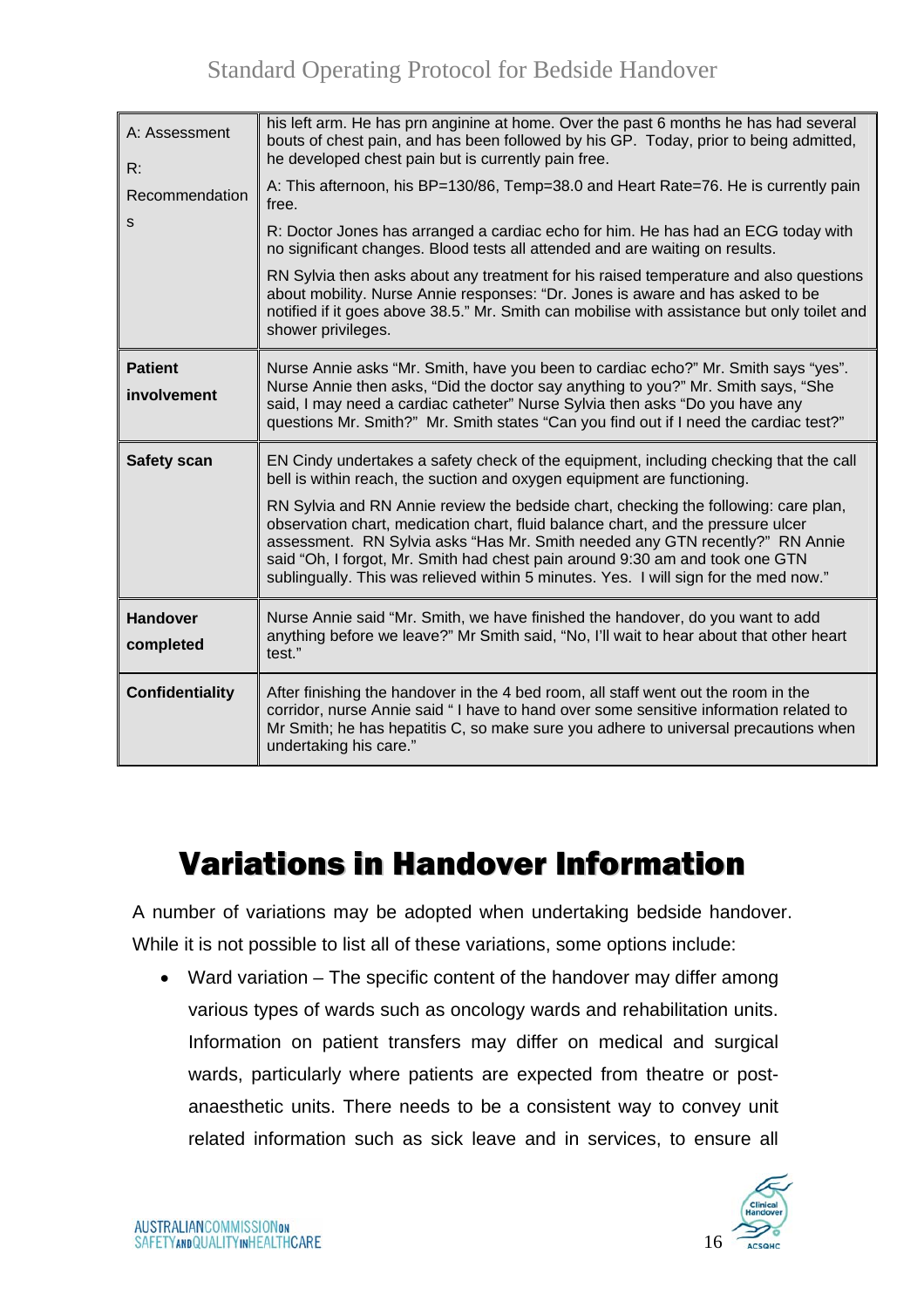staff are informed about this information. Adding a section to the handover sheet is one means of conveying information in a written format. A second strategy is for all oncoming staff to receive a brief unit update as a group at the start of their shift, prior to beginning bedside handover.

- Patient variation Some patients may not want to be involved in bedside handover. Their wishes should be respected and an alternative approach to the handover should be undertaken. For example, the handover could occur in the hallway, just outside the patients' room.
- Staff variation Inexperienced or less familiar staff, such as casual or agency staff, may require more in-depth explanations in order for them to comprehend the handover information. When all receiving staff are familiar with the patient's history, diagnosis and current condition, some aspects may be excluded during handover focusing instead on recent and anticipated changes. The extent to which information is excluded should always be considered in relation to the potential risk this exclusion may have. In other areas, redundancy of key information (i.e. repeating of information), has been shown to improve safety.
- Shift variation Night shift handover (or other handovers when the patient is asleep) may occur in the corridors, with a quick 'walk around' undertaken during the handover. If a staff member comes on duty at a different time, they may receive handover from the team leader not at the bedside, however, they would then attend the next bedside handover.

# **Summary**

Effective communication amongst health professionals is the key to ensuring quality care in clinical practice. This SOP for implementing bedside nursing handover provides a toolkit for those interested in adopting bedside handover. Grounded in a patient-centred approach to nursing care, bedside handover is one nursing activity to promote continuity of care. The research upon which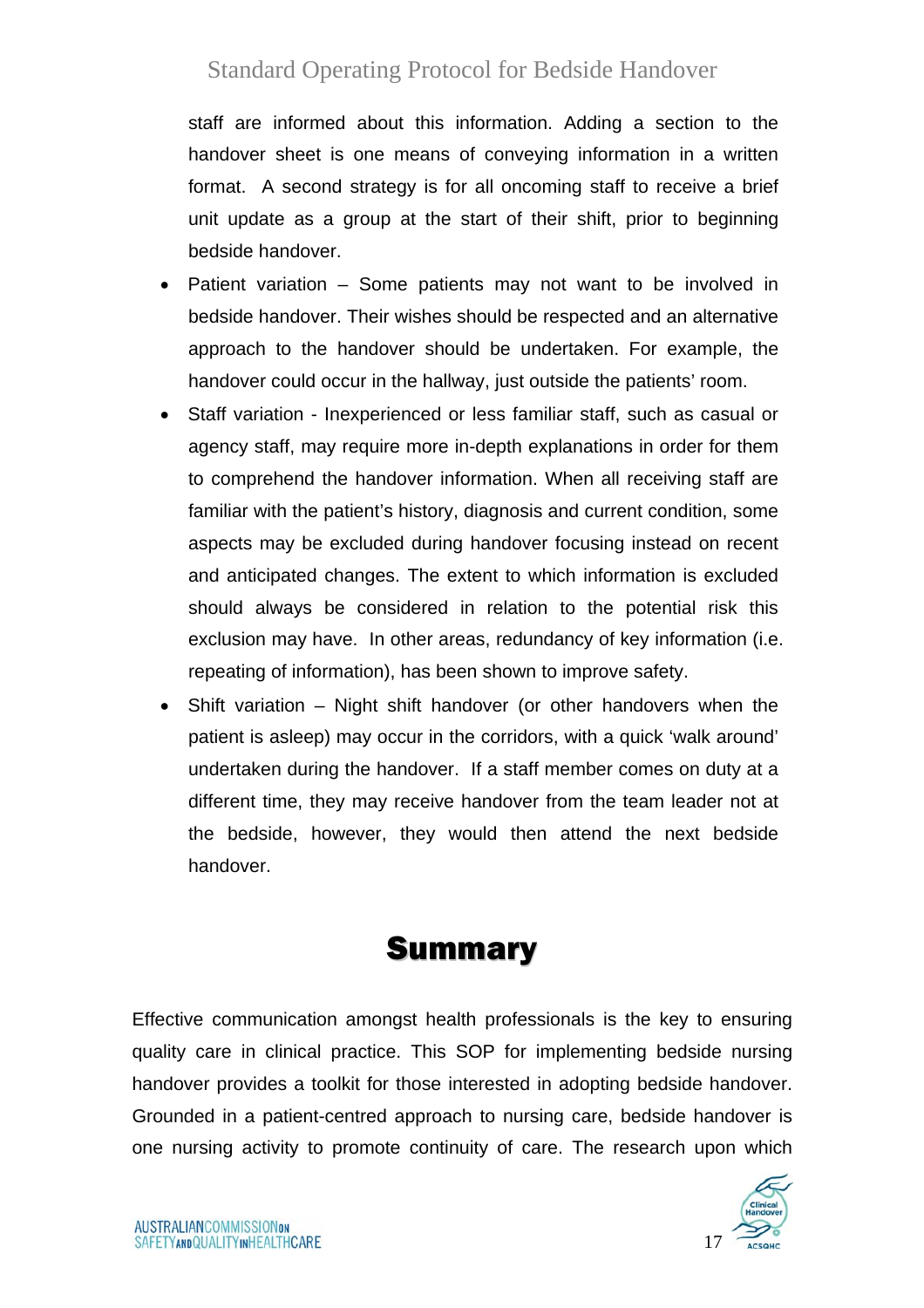these SOPs are based uncovered many benefits of bedside handover for both staff and patients. Importantly, it promotes patient participation in their care and helps nurses gain a better understanding of their patients and priorities for their work. The handover process documented here has considered preparation, introduction, information exchange, patient involvement, safety scan and examples of variations that may influence the handover. This toolkit is designed to provide guidance to nurses wanting to implement bedside handover.

*"Bedside handover streamlines handover and makes the patients more involved in the handover."*

*"Makes patients feel they're actually part of the process…that they're actually valued, and gives the family an opportunity to participate."*

#### **References**

Australian Commission on Safety and Quality in Healthcare (2007). *The Commission's Nine Priority Programs*. Canberra: Australian Health Ministers' Conference on 24 July 2007.

http://www.safetyandquality.org/internet/safety/publishing.nsf/Content/programs -lp

Australian Medical Association (2006)*. Safe handover: Safe patients; guidelines on clinical handover for clinicians and managers*. http://www.ama.com.au/web.nsf/doc/WEEN-6XFDKN/pdf (accessed June 2007).

Lally, S. (1999). An investigation into the functions of nurses' communication at the inter-shift handover. *Journal of Nursing Management*, 7, 29-36.

Rutherford, P., Lee, B. & Greiner, A. (2004). *Transforming care at the bedside*. Cambridge, Ma: Institute for Healthcare Innovations.

Philpin, S. (2006). "Handing Over": transmission of information between nurses in an intensive therapy unit. *Nursing in Critical Care*, 11(2), 86-93.

World Health Organization (2007). *Communication during patient hand-overs. Patient Safety Solutions*, 1(3). Accessed from http//www.who.int/patientsafety (26 May, 2008).

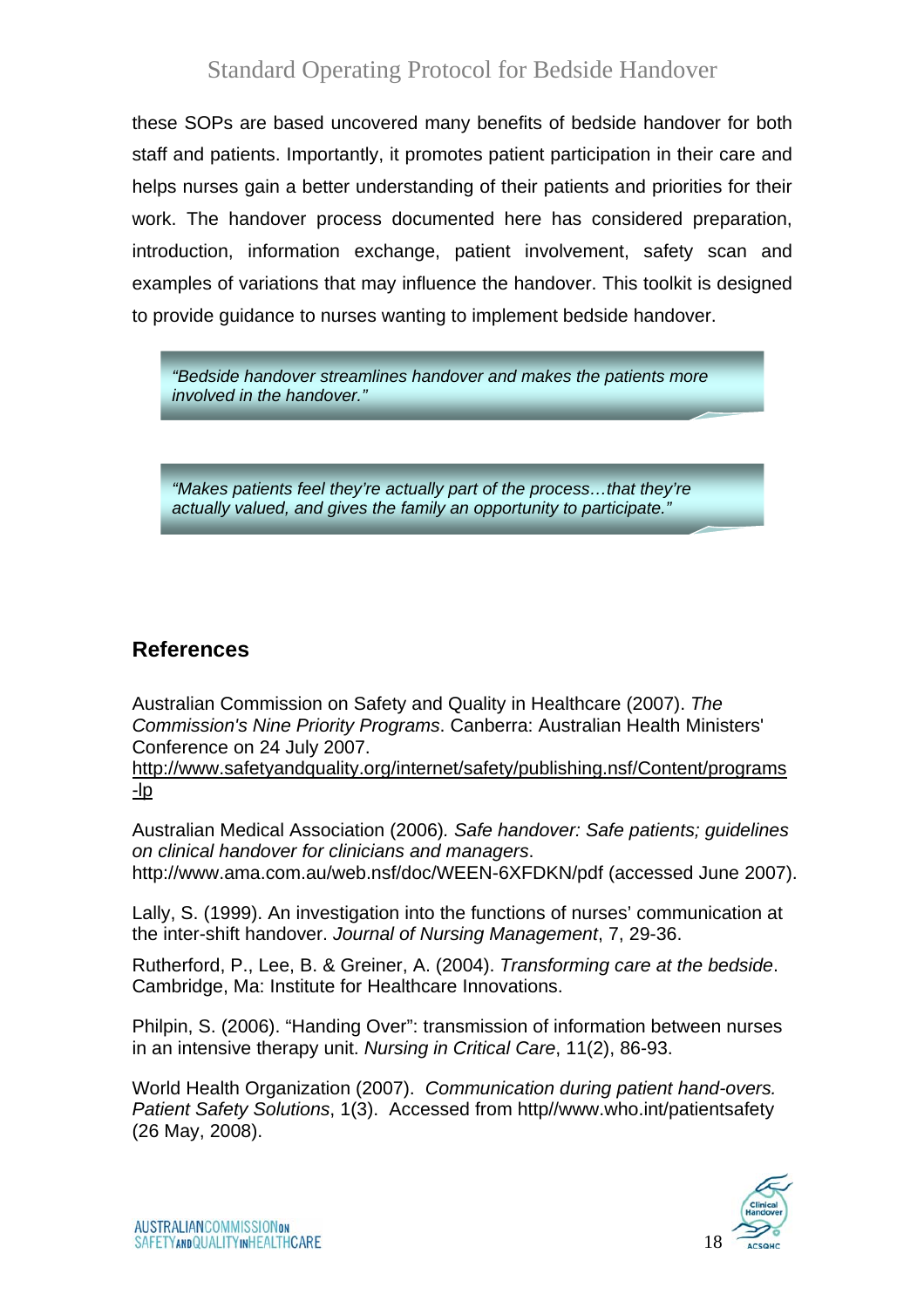#### **Appendix A**

#### Summary of the Bedside Handover Research

W. Chaboyer, A., McMurray, M. Wallis

Introduction: The aim of this study was to describe the structures, processes and outcomes of nursing bedside handover in medical and surgical wards in two hospitals.

Methods: A case study method with nested 'cases' on six wards was used. Data collection included observations for five days per ward and in-depth interviews with nursing staff. Thematic content analysis and descriptive statistics were used to analyse the data to identify structures, processes and outcomes of bedside handover.

Results: A total of 532 bedside handovers were observed and 34 nurses interviewed. Structural components of the handover are described in Table 1. In terms of processes, both sites used a computer generated handover sheet. At one site, SBAR was used to convey information and safety and medication checks were included. Confidential information was shared away from patients and visitors, often in hallways. Bedside handover improved the quality of information, provided opportunities for teaching and saved time. It allows senior nurses to model behaviours that promote patient safety and facilitates the development of critical decision making skills among nursing staff.

Table 1: Overview of Bedside Handover Structures

| <b>Structure</b> | Description                                                                                                                                                                                                                                                                                                                                                                                                                                                                                        |
|------------------|----------------------------------------------------------------------------------------------------------------------------------------------------------------------------------------------------------------------------------------------------------------------------------------------------------------------------------------------------------------------------------------------------------------------------------------------------------------------------------------------------|
| Staff            | Team nursing used to deliver care.<br>Handover generally attended by team leader of the outgoing staff and<br>$\bullet$<br>all members of the receiving staff.<br>Shift co-ordinator's attendance at bedside handovers varies<br>according to whether they have a patient load.<br>Shift co-ordinator either attends one team handover and receives<br>short report from other team leaders or received a shift co-ordinator<br>to shift co-ordinator report away from the bedside.                |
| Patients         | Patients who generally do not participate in the handover include<br>$\bullet$<br>those that are: asleep, hard of hearing, confused, comatose, have<br>difficulty communicating in English and/or in isolation.                                                                                                                                                                                                                                                                                    |
| Handover sheet   | Computer generated sheet, updated regularly, contains information<br>$\bullet$<br>about all patients on the ward.<br>Individual patient information includes: age, gender, admitting<br>diagnosis and medical history, social history, discharge planning,<br>changes in clinical condition, and sensitive or confidential information<br>such as HIV status.<br>Oncoming staff writes their plans for patient care for the shift on this<br>sheet, noting required care, observations, tests etc. |
| Bedside chart    | Components of the health record, consisting of the observation<br>record, medication record, fluid balance sheet and risk assessment<br>forms (falls, pressure ulcers) are at the bedside for use during the<br>handover.                                                                                                                                                                                                                                                                          |